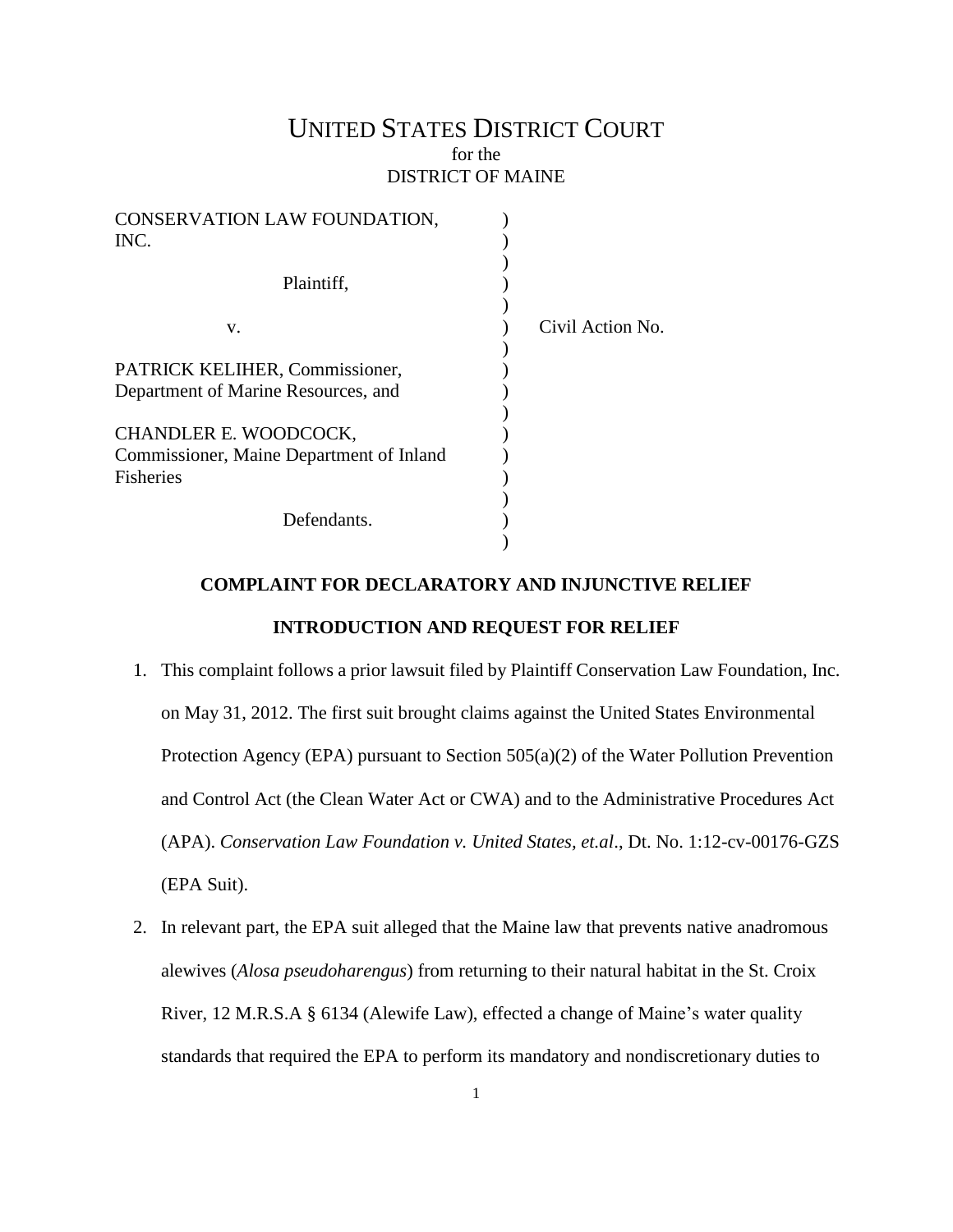review and either approve or disapprove the changes in water quality caused by the Alewife Law.

- 3. Subsequent to the filing of the Complaint in the EPA suit, the EPA in fact reviewed the Alewife Law and in turn issued a letter to the State of Maine dated July 9, 2012 which agreed with the allegations asserted by CLF in the Complaint. In the letter, EPA found the following:
	- a. The Alewife Law "constitutes a de facto revision of the narrative criteria at 38 M.R.S. §§ 465 (1)(B) and (2)(B). Therefore, Section 6134(2) is subject to EPA review in accordance with Section 303(c) of the Clean Water Act and EPA's implementing regulations at 40 C.F.R. § 131";
	- b. The Alewife Law must be disapproved "because the revision of the narrative criterion at 38 M.R.S  $\S$  465(2)(B) is not accompanied by a sound scientific rationale and the revised criteria no longer support designated uses. *See* 40 C.F.R.  $§ 131.11(a)(1)$ ";
	- c. The Alewife Law "is not effective for Clean Water Act purposes, as provided by 40 C.F.R. § 131.21(e)"; and
	- d. To "address EPA's disapproval and protect designated and existing uses, Maine should take appropriate action to authorize passage of riving herring to the portions of the St. Croix River above the Grand Falls Dam."

 *See Exhibit A: July 9, 2012 Letter EPA to Maine Attorney General*.

4. In response to the letter of July 9, 2012, Maine's Attorney General wrote to the EPA on August 8, 2012. *See Exhibit B: August 8, 2012 Letter Maine Attorney General to EPA*. Maine's Attorney General did not dispute EPA's findings and conclusions in the EPA's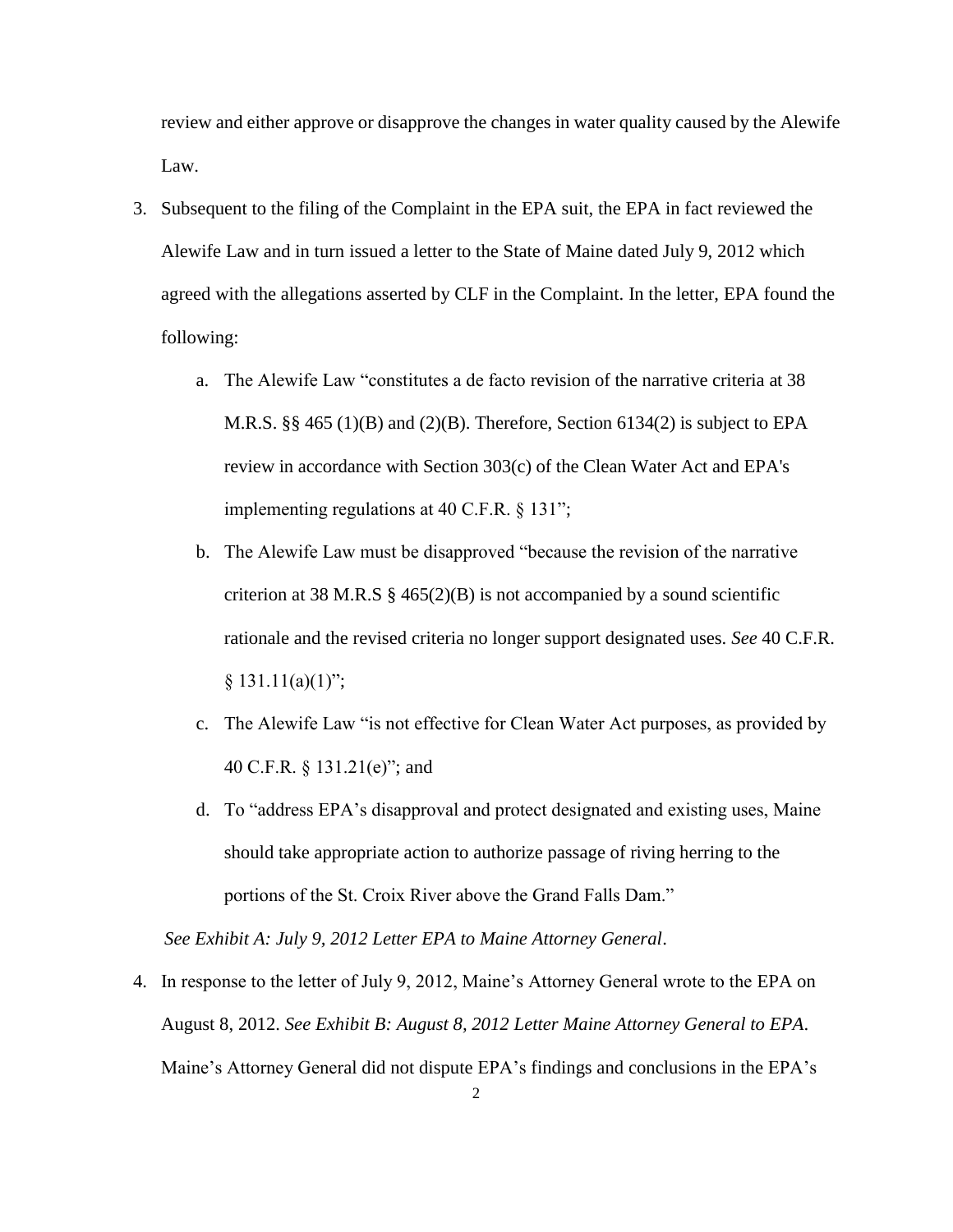July 9, 2012 letter. Rather, the Attorney General noted that Maine regards the Alewife Law "to be a fisheries management measure with meaning and effect only in that context . . . ." *See Exhibit B*.

- 5. The EPA's July 9, 2012 letter constitutes final agency action because it is the EPA's final determination that the Alewife Law operates as a water quality standards revision and its disapproval of such revision under Section 303 of the CWA.
- 6. Thereafter, pursuant to Fed. R. Civ. P.  $41(a)(1)(A)(ii)$ , the EPA suit was voluntarily dismissed with prejudice. *See Exhibit C: Executed Stipulation of Dismissal*.
- 7. Plaintiff now seeks a declaration that the Alewife Law is pre-empted and invalid as it conflicts with the federal Clean Water Act, regardless of the Attorney General's characterization of the Alewife Law as a fishery management law.
- 8. In the alternative, Plaintiff seeks a declaration that paragraph (2) of the Alewife Law, 12 M.R.S.A. §6134(2) (2008), violates the dormant commerce clause which arises from the U.S. Constitution, Article 1 and/or is an improper exercise of the State's authority to regulate fish and wildlife pursuant to the  $10<sup>th</sup>$  Amendment and therefore must be invalidated.
- 9. Plaintiff seeks an injunction that forbids application of the Alewife Law and orders the Defendants to reopen the fish ladder at Grand Falls Dam to alewives and other anadramous fish.

#### **JURISDICTION AND VENUE**

10. This Court has original subject matter jurisdiction pursuant to 28 U.S.C. § 1331 (federal question) and 28 U.S.C. §§ 2201 and 2202 (declaratory judgment and further relief).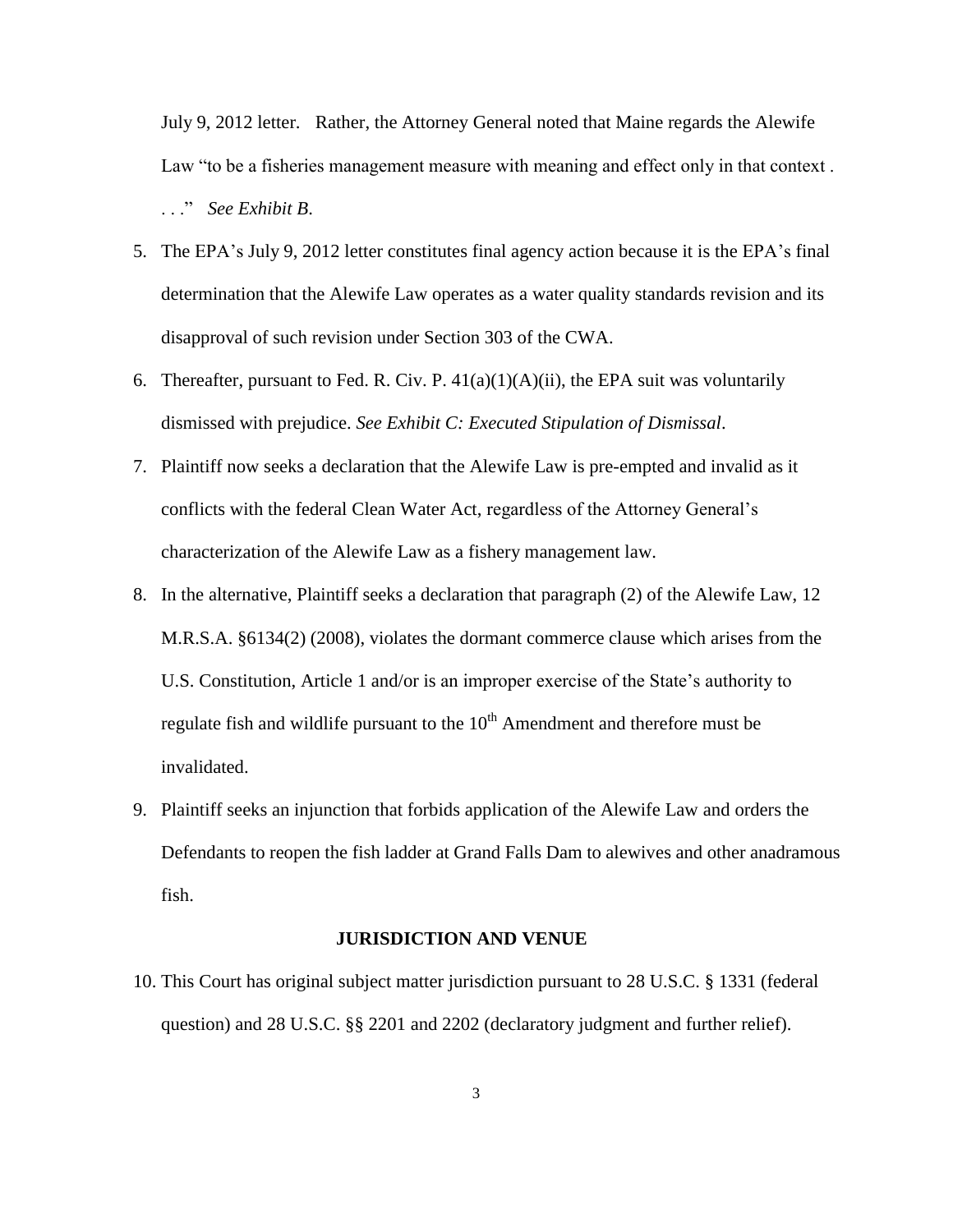- 11. Venue properly lies in the District of Maine because a substantial part of the acts complained of occurred in this district and the water body that is the subject of the action is located in Washington County, Maine. 28 U.S.C. § 1391(b)(2) and 33 U.S.C. § 1365(c)(1).
- 12. In addition, Plaintiff maintains a principal place of business in Portland, Cumberland County, Maine. Its members reside throughout Maine and have suffered harm as a result of Defendants' actions and inactions in Washington County, Maine.
- 13. Finally, venue properly lies in the District of Maine because Plaintiff is suing Maine state officials in their official capacities for acting in violation of federal law. 28 U.S.C. 1391(b)(1). Federal jurisprudence has long recognized an exception to sovereign immunity when a citizen sues state officials in their individual capacities for acting in violation of federal law and seeks declaratory and injunctive relief. *Strahan v. Coxe,* 127 F.3d 155, 166 (1st Cir. 1997); *[Coeur d'Alene Tribe of Idaho,](https://a.next.westlaw.com/Link/Document/FullText?findType=Y&serNum=1997131774&pubNum=708&originationContext=document&transitionType=DocumentItem&contextData=(sc.Search)#co_pp_sp_708_2034)* at 521 U.S. 261, 269-271; *Ex Parte [Young,](https://a.next.westlaw.com/Link/Document/FullText?findType=Y&serNum=1908100273&pubNum=708&originationContext=document&transitionType=DocumentItem&contextData=(sc.Search))* [209 U.S. 123, 28 S.Ct. 441, 52 L.Ed. 714 \(1908\).](https://a.next.westlaw.com/Link/Document/FullText?findType=Y&serNum=1908100273&pubNum=708&originationContext=document&transitionType=DocumentItem&contextData=(sc.Search))

## **PARTIES**

- 14. Plaintiff Conservation Law Foundation, Inc. ("CLF") is a nonprofit public-interest environmental advocacy organization incorporated under Massachusetts law and in good standing in Maine, with a principal place of business in Portland, Cumberland County, Maine.
- 15. Plaintiff has approximately 3,000 members throughout Maine and the other New England states. Plaintiff's members have suffered and continue to suffer particular harm as a result of the events described in this complaint, including:
	- a. Stephen Barr: Stephen Barr is a resident of North Yarmouth, Cumberland County, Maine. Stephen Barr is a member in good standing of Plaintiff CLF.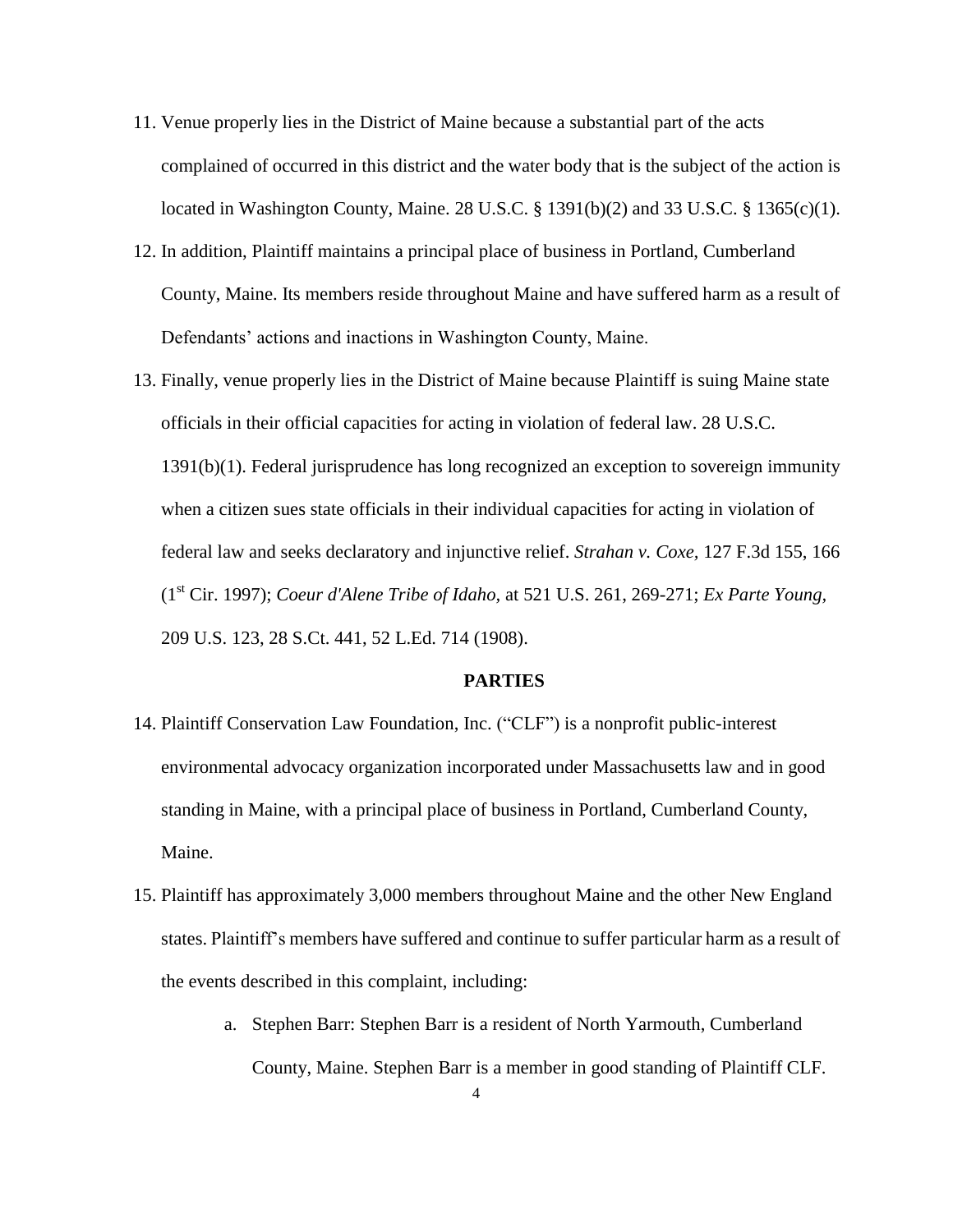During the tenure of his membership, Stephen has canoed and fished the St. Croix River and the lack of alewives has adversely impacted his interest in those activities. The Alewife Law has blocked alewives from reaching 98% of their spawning habitat and decimated their population in the St. Croix River, which harms Stephen's interests.

- b. Marion Freeman: Marion Freeman is a resident of Freeport, Cumberland County, Maine, has a family home on the shore of Passamaquoddy Bay in St. Andrews, New Brunswick, and is a member in good standing of Plaintiff CLF. During the tenure of her membership, Marion has boated, fished and recreated in Passamaquoddy Bay and the lack of alewives in the St. Croix River and Passamaquoddy Bay has adversely impacted her interests in those uses. The Alewife Law has blocked alewives from reaching 98% of their spawning habitat and decimated their population in the St. Croix River, which harms Marion's interests.
- c. Clinton "Bill" Townsend: Bill Townsend is a resident of Canaan, Somerset County, Maine. He has been a member in good standing of Plaintiff CLF since shortly after its founding. During the tenure of his membership, Bill has fished in many reaches of the St. Croix watershed. Bill has a deep and abiding interest in the restoration of native anadromous fish such as alewives to Maine's rivers, including the St. Croix River. As President of Maine Rivers, Bill obtained funding and data to support studies that established that alewives are not detrimental to smallmouth bass populations. He also testified before the Legislature in 2008 during debate over the Alewife Law, and has traveled

5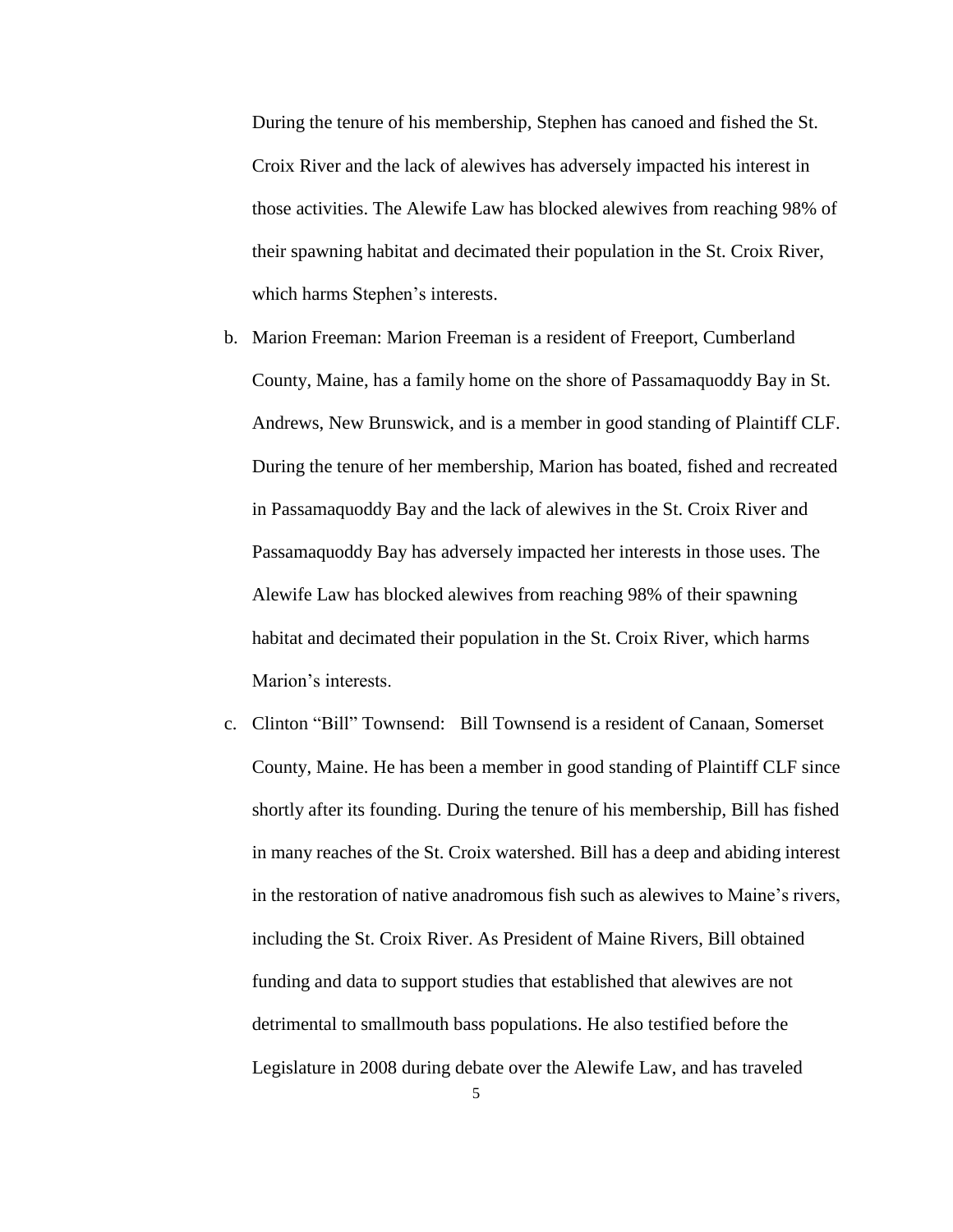around the State watching alewife runs and fishing for them. Bill's interests have been adversely impacted by the Alewife Law. The Alewife Law has blocked alewives from reaching 98% of their spawning habitat and decimated their population in the St. Croix River, which harms Bill's interests.

- d. Carlton Davis Pike: Davis Pike is a resident of Lubec, Washington County, Maine. He is a member in good standing of Plaintiff CLF, and is a Board Member of CLF. Davis has a longstanding interest in the health and sustainability of the Passamaquoddy Bay marine ecosystem, of which alewives are a cornerstone. Davis, whose family has resided in Lubec for over 200 years, also has a longstanding interest in the health of the ecosystem in Passamaquoddy Bay and the economies of Lubec and other Downeast Maine communities that depend so heavily on that ecosystem. Davis has observed a decline in the numbers of groundfish in Passamaquoddy Bay since alewives, a critical forage fish, have been blocked from their natural habitat in the St. Croix River. The Alewife Law has blocked alewives from reaching 98% of their spawning habitat and decimated their population in the St. Croix River, which harms Davis's interests.
- 16. Defendant Patrick Keliher (Defendant Keliher) is sued in his individual official capacity as the Commissioner of the State of Maine Department of Marine Resources. Defendant Keliher shares responsibility for implementing the Alewife Law.
- 17. Defendant Chandler E. Woodcock (Defendant Woodcock) is sued in his individual official capacity as the Commissioner for the State of Maine Department of Inland Fisheries and Wildlife. Defendant Woodcock shares responsibility for implementing the Alewife Law.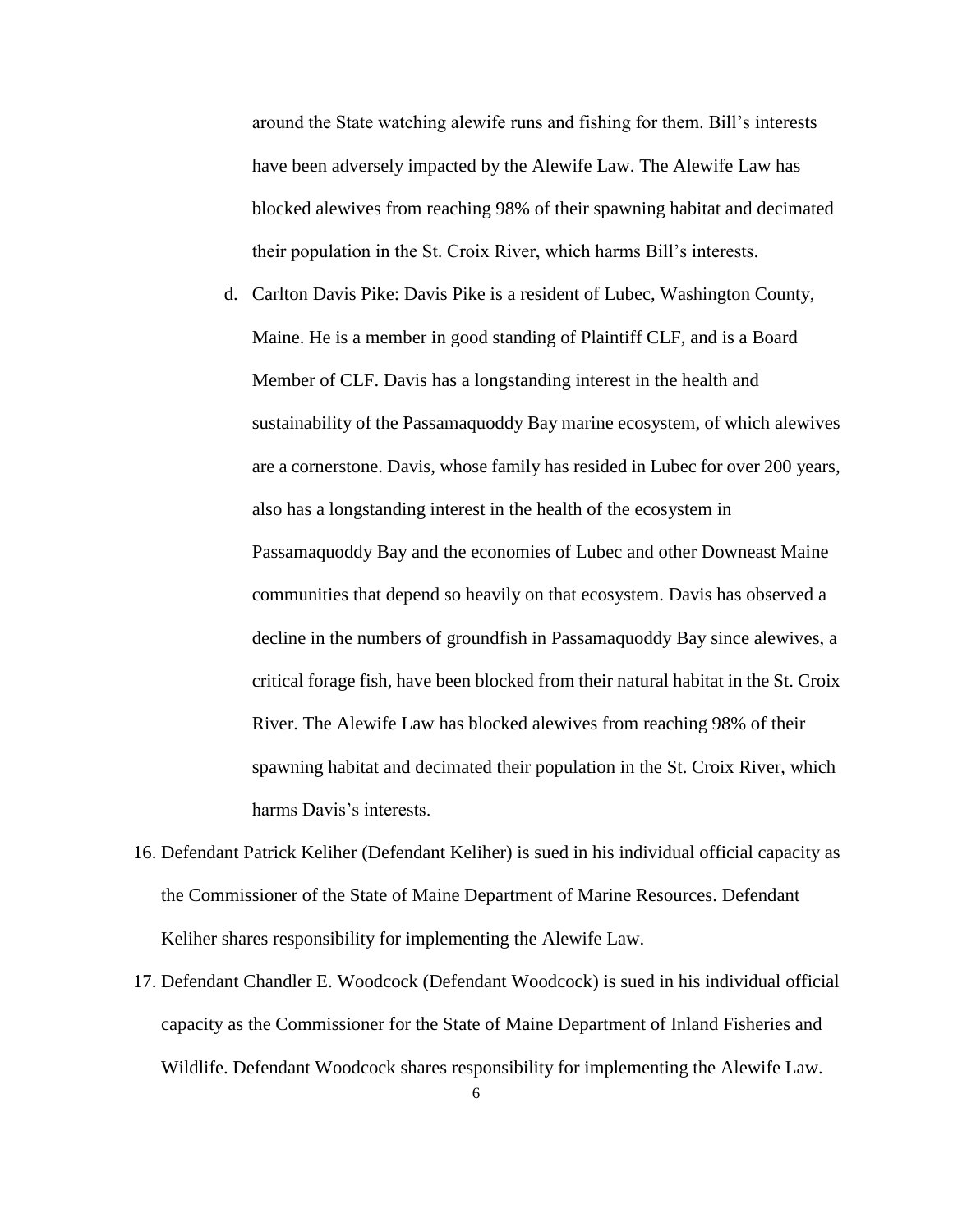## **LEGAL BACKGROUND**

## **A. United States Constitution**

- 18. The Supremacy Clause of the United States Constitution provides: "This Constitution, and the Laws of the United States which shall be made in Pursuance thereof; and all Treaties made, or which shall be made, under the Authority of the United States, shall be the supreme Law of the Land; and the Judges in every State shall be bound thereby, any Thing in the Constitution or Laws of any State to the Contrary notwithstanding." U.S. Constitution, Art. IV, Clause 2.
- 19. Under the Constitution, state law can be preempted by federal law if: (1) there is an express statement of pre-emption by Congress; (2) the state law conflicts with federal law or (3) the federal government has regulated an area so pervasively that the federal law has occupied the field.
- 20. Article 1 of the United States Constitution has long been interpreted by federal courts as containing a dormant commerce clause that bans states from enacting laws that impermissibly impede interstate commerce or favor local interests over interstate commerce.
- 21. The  $10<sup>th</sup>$  Amendment to the Unites States Constitution reserves certain powers to the states. In relevant part it empowers states to enact laws that protect and conserve resources like fish. It does not grant authority to enact laws that conflict with federal law or that exceed the legitimate purposes of police power.

## **B. Federal Clean Water Act**

22. The purpose of the CWA is to "restore and maintain the chemical, physical, and biological integrity of the Nation's waters." 33 U.S.C. § 1251(a). The CWA requires all states to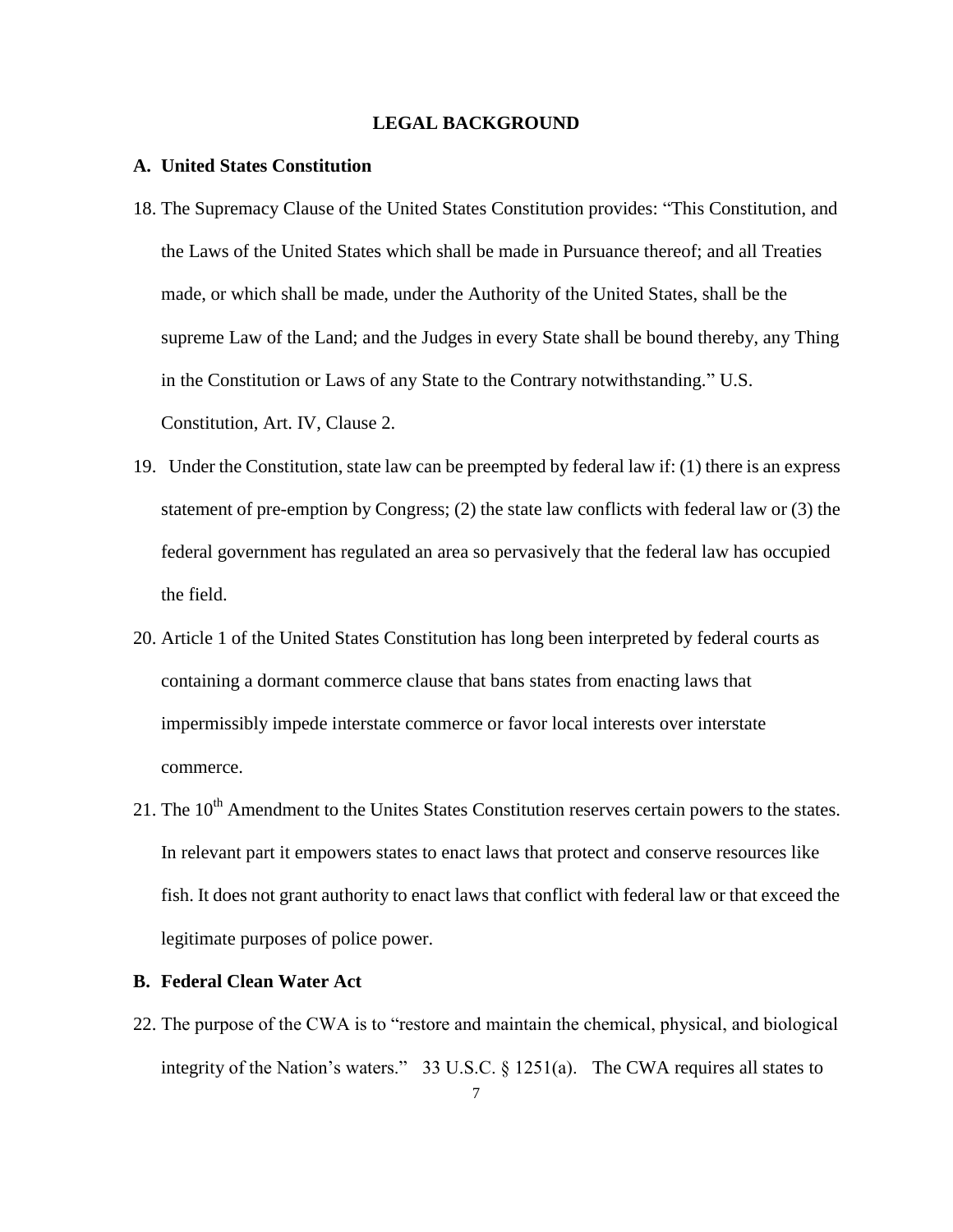adopt water quality standards for their water bodies, subject to EPA review. 33 U.S.C. § 1313(c)(1). The water quality standards must: (1) designate uses of the waterway (*e.g*., protection of aquatic life and recreational uses); (2) set water quality criteria, expressed as either narrative or numeric standards; and (3) contain an anti-degradation policy that protects existing uses. *See* 33 U.S.C. § 1313; 40 C.F.R. § 131.10-.12.

23. The water quality standard must take into account the water's "use and value for public water supplies, propagation of fish and wildlife, recreational purposes, agricultural, industrial, and other purposes ...."  $33 \text{ U.S.C.} \$   $1313(c)(2)$ .

## **C. State Water Quality Standards**

- 24. Pursuant to the CWA, 33 U.S.C. § 1313, Maine has established four classes of water quality standards for the state's freshwater rivers, ranging from "Class AA" to "Class C" waters, 38 M.R.S.A. § 465, and has enacted an anti-degradation policy mandating that "[e]xisting in-stream water uses and the level of water quality necessary to protect those existing uses must be maintained and protected." 38 M.R.S.A. § 464(4)(F)(1).
- 25. Class AA is the highest classification, and is applied to waters which are outstanding natural resources with free-flowing and natural habitat for fish and other aquatic life. 38 M.R.S.A. § 465(1).
- 26. Class A is the second highest classification. Class A waters must be of such quality that they are suitable as habitat for fish and other aquatic life, and the "habitat must be characterized as natural." 33 M.R.S.A. § 465(2)(A). "Natural" is defined to mean "living in, or as if in, a state of nature not measurably affected by human activity." *Id.* at § 466(9).
- 27. Class B is the third highest classification. Class B waters must be of such quality that they are suitable as unimpaired habitat for fish and other aquatic life. 38 M.R.S.A.  $\S$  465(3)(A).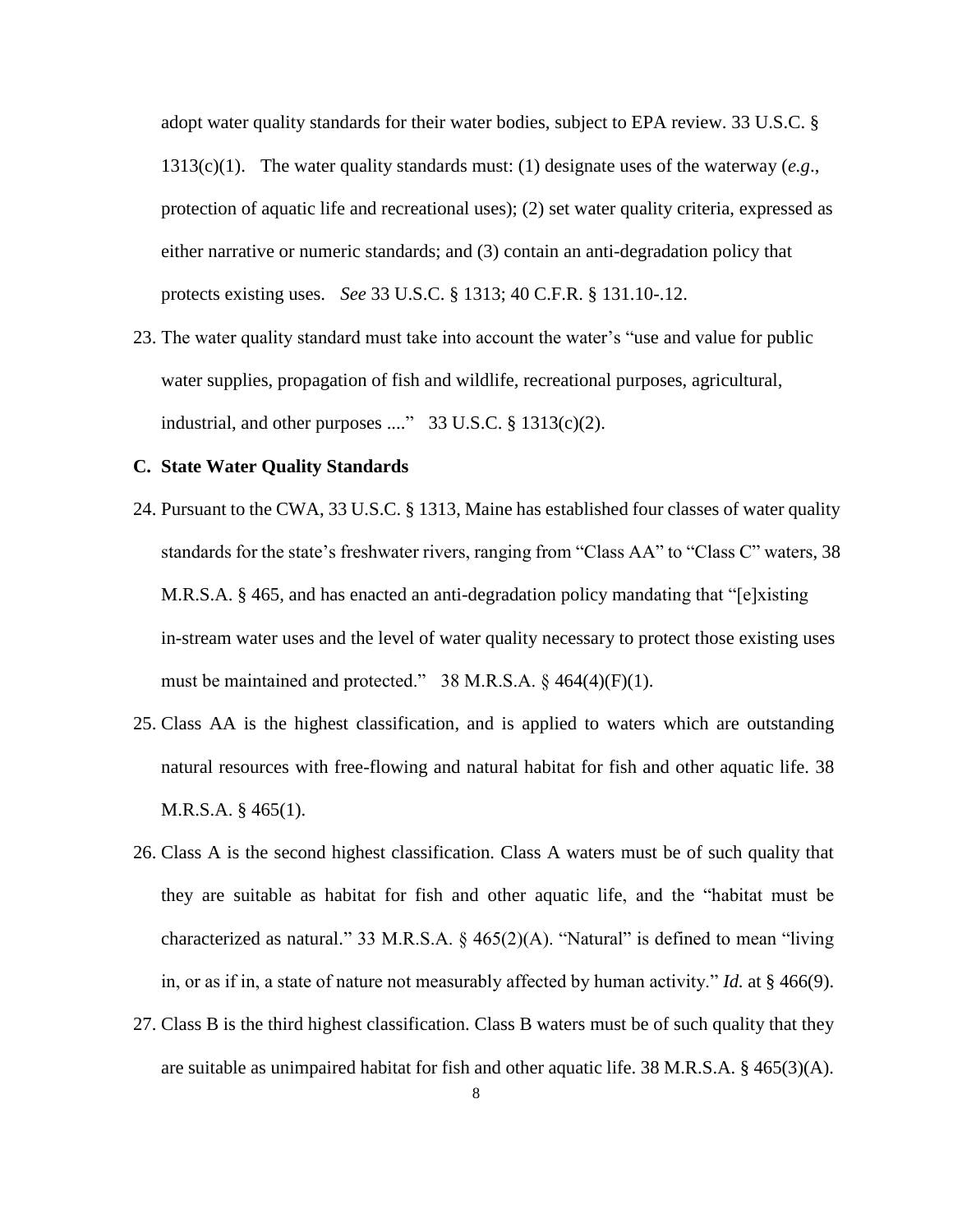"'Unimpaired' means without a diminished capacity to support aquatic life." *Id.* at § 466(11).

- 28. Class C is the lowest classification. Class C waters must be of such quality that they are suitable as a habitat for fish and other aquatic life. 38 M.R.S.A. § 465(4)(A).
- 29. Class GPA is the sole classification for great ponds and natural lakes and ponds less than 10 acres in size. As with Class A waters, Class GPA waters must provide habitat characterized as "natural" for fish and other aquatic life.  $38$  M.R.S.A.  $\S$  465-A(1).
- 30. Maine's anti-degradation law provides, in relevant part, that existing in-stream water uses and the level of water quality necessary to protect those existing uses must be maintained and protected. Existing in-stream water uses are those uses which have actually occurred on or after November 28, 1975, in or on a water body whether or not the uses are included in the standard for classification of the particular water body. Existing in-stream water uses include:
	- a. Aquatic, estuarine and marine life present in the water body;
	- b. Wildlife that utilize the water body;
	- c. Habitat, including significant wetlands, within a water body supporting existing populations of wildlife or aquatic, estuarine or marine life, or plant life that is maintained by the water body;
	- d. The use of the water body for recreation in or on the water, fishing, water supply, or commercial activity that depends directly on the preservation of an existing level of water quality. Use of the water body to receive or transport waste water discharges is not considered an existing use for purposes of this antidegradation policy; and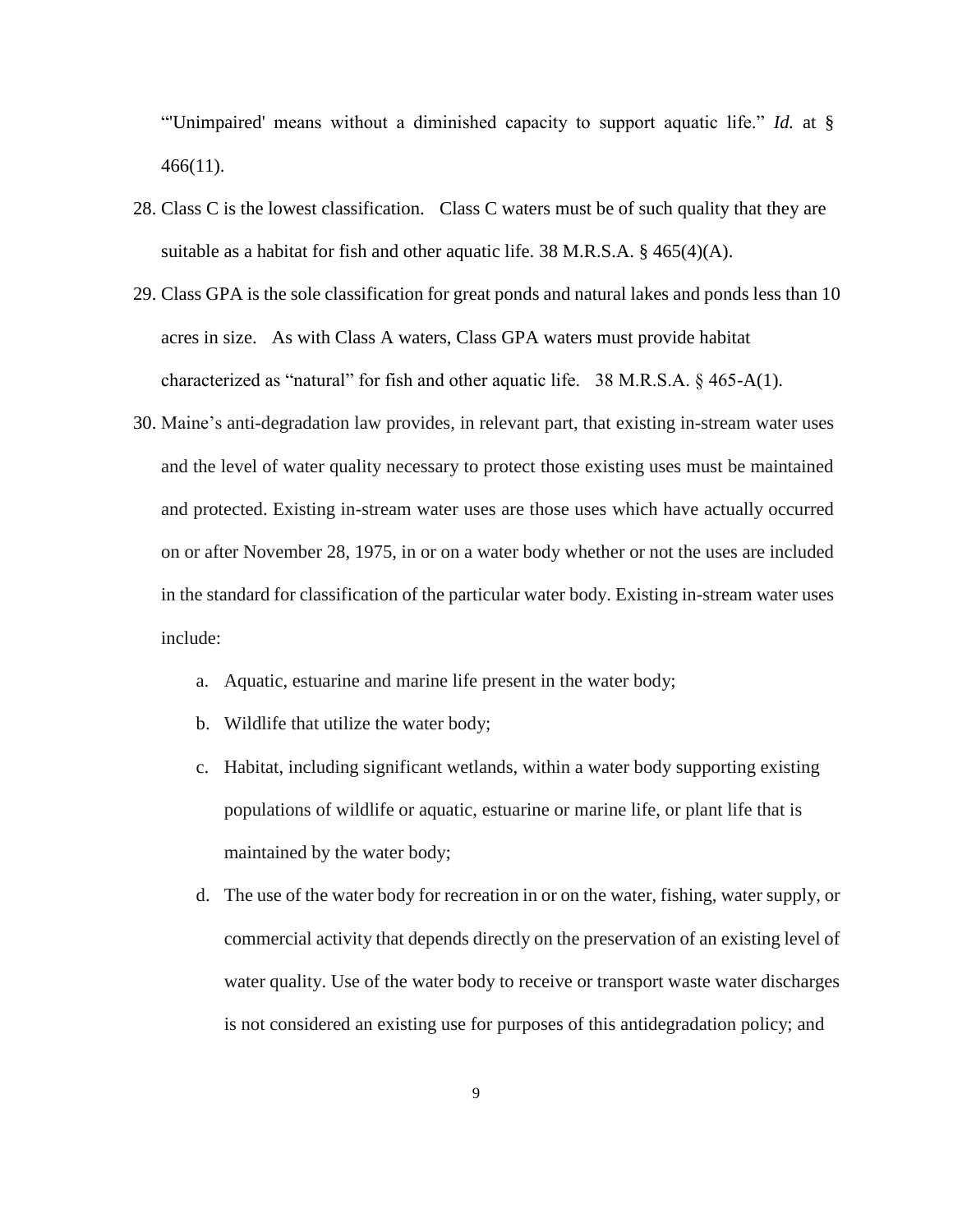e. Any other evidence that, for divisions (a), (b) and (c), demonstrates their ecological significance because of their role or importance in the functioning of the ecosystem or their rarity and, for division (d), demonstrates its historical or social significance. 38 M.R.S.A. § 464(4)(F)(1).

## **D. The Clean Water Act requires federal approval of state water quality standards**

- 31. Maine, like all other states, is authorized to change or modify water quality standards but must submit any new or revised water quality standards to EPA for review. 33 U.S.C. § 1313(c); 40 CFR § 131.21.
- 32. Upon review, EPA has a non-discretionary duty to either approve or disapprove the revisions. 33 U.S.C. § 1313(c)(3). The review must determine: whether the state has adopted criteria that protect the designated water uses; whether the State has followed its legal procedures for revising or adopting standards; and whether the State standards which do not include the uses specified in section  $101(a)(2)$  are based upon appropriate technical and scientific data and analyses. [40 C.F.R. § 131.5](http://www.westlaw.com/Link/Document/FullText?findType=L&pubNum=1000547&cite=40CFRS131.5&originatingDoc=I9ca0d2668bbf11d9af17b5c9441c4c47&refType=LQ&originationContext=document&vr=3.0&rs=cblt1.0&transitionType=DocumentItem&contextData=(sc.Search))(a).
- 33. In addition, the EPA review must contemplate whether the revision or change to the water quality standards complies with the anti-degradation policy each state must adopt. [33](http://www.westlaw.com/Link/Document/FullText?findType=L&pubNum=1000546&cite=33USCAS1313&originationContext=document&vr=3.0&rs=cblt1.0&transitionType=DocumentItem&contextData=(sc.Search)#co_pp_9d7c00002f824)  [U.S.C. § 1313\(d\)\(4\)\(B\);](http://www.westlaw.com/Link/Document/FullText?findType=L&pubNum=1000546&cite=33USCAS1313&originationContext=document&vr=3.0&rs=cblt1.0&transitionType=DocumentItem&contextData=(sc.Search)#co_pp_9d7c00002f824) *see* [40 C.F.R. § 131.12.](http://www.westlaw.com/Link/Document/FullText?findType=L&pubNum=1000547&cite=40CFRS131.12&originatingDoc=I9ca0d2668bbf11d9af17b5c9441c4c47&refType=LQ&originationContext=document&vr=3.0&rs=cblt1.0&transitionType=DocumentItem&contextData=(sc.Search)) The change must not degrade the water quality.
- 34. After CLF initiated its suit against EPA in 2012, EPA reviewed the Alewife Law and determined that it constituted a "de facto" revision of the narrative criteria for the St. Croix River. EPA found that the Alewife Law impermissibly degraded the water quality of the river and therefore was not effective for Clean Water Act purposes. *See paragraph 3 supra and Exhibit A.* EPA told Maine to "address EPA's disapproval and protect designated and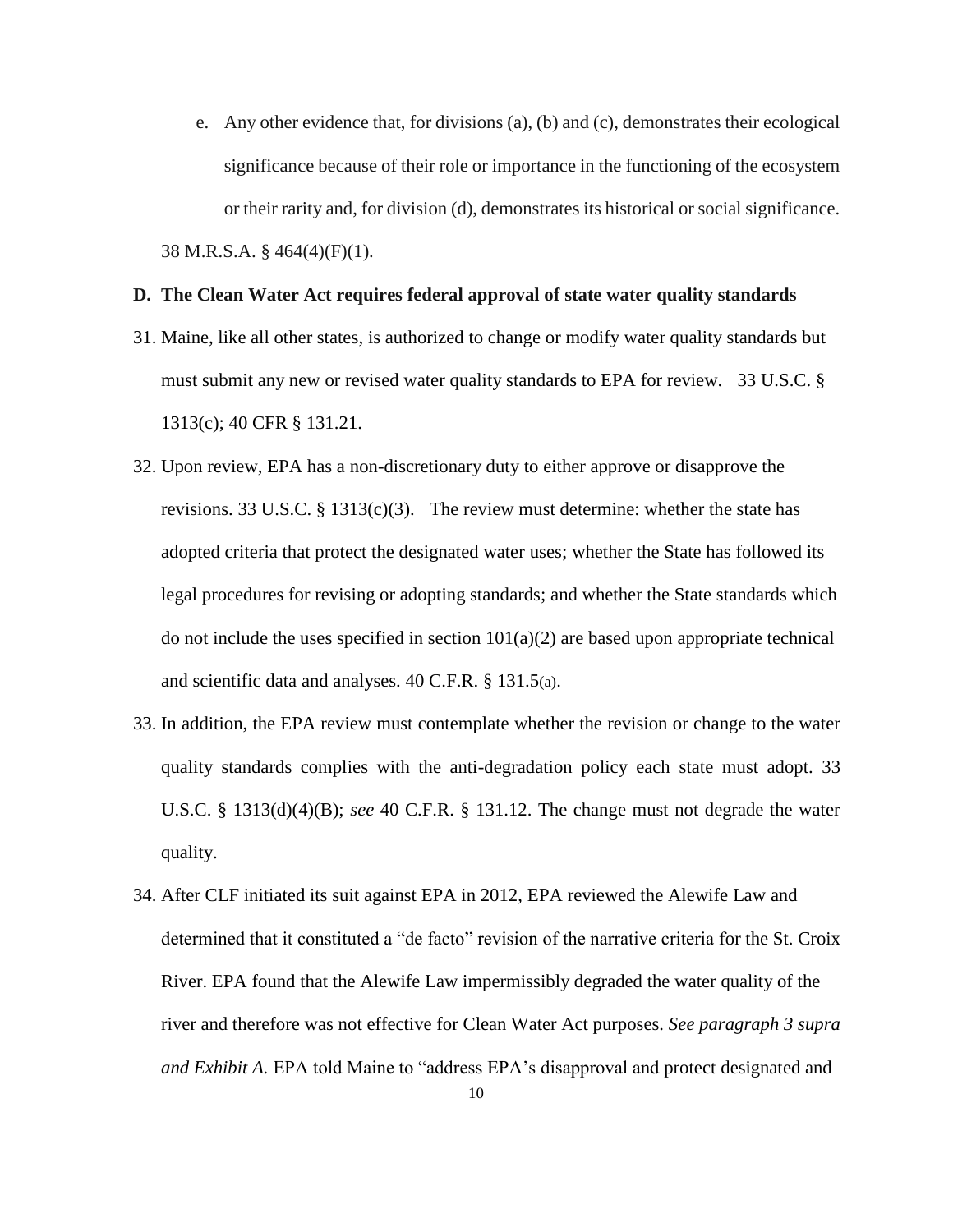existing uses … by authoriz[ing] passage of river herring to the portions of the St. Croix River above the Grand Falls Dam." *Id.*

## **E. FACTUAL HISTORY OF ALEWIVES IN THE ST. CROIX RIVER**

- 35. The St. Croix River forms part of the international boundary between the United States and Canada. The river rises in the [Chiputneticook Lakes](http://en.wikipedia.org/wiki/Chiputneticook_Lakes) and flows south and southeast, between Calais, Maine and St. Stephen, New Brunswick, emptying into [Passamaquoddy Bay.](http://en.wikipedia.org/wiki/Passamaquoddy_Bay)
- 36. Historically, the St. Croix River had large runs of anadromous fish, particularly Atlantic salmon, American shad, blueback herring and alewife. Until 1825, reports establish that the average annual catch of salmon from the St. Croix at Salmon Falls near Calais, Maine was 18,000 and alewives came "in such numbers that it is supposed they could never be destroyed. The number of shad were [sic] almost incredible." *See Exhibit D: Flagg,* "*Historical and Current Distribution and Abundance of the Anadromous Alewife* (*Alosa pseudoharengus*) *in the St. Croix River*," A Report to the State of Maine Atlantic Salmon Commission, May 30, 2007 (Flagg Report).
- 37. Alewives and their close "cousin," blueback herring (collectively referred to as river herring), are anadromous fish that spend the majority of their time at sea but return to freshwater to spawn.
- 38. Both species are native to Maine rivers and both have co-evolved and co-existed with other native fish in Maine's streams, rivers, ponds and lakes for thousands of years.
- 39. Alewives have historically returned to Maine's rivers and streams in early May to early June to spawn in upstream lakes and ponds. A female alewife can produce 60,000 – 100,000 eggs. Seaward migration of young alewives runs from late July to November.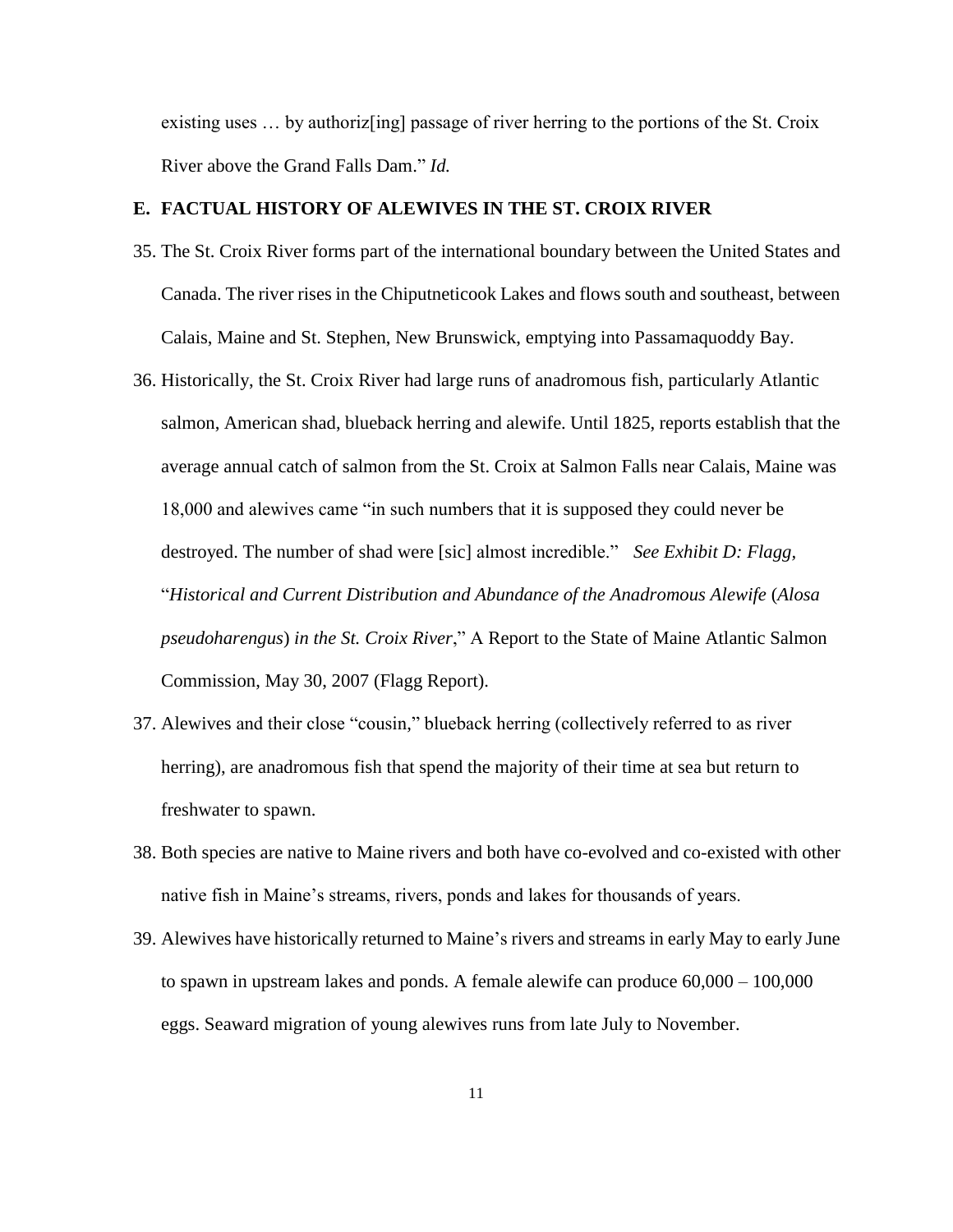- 40. Alewives are a critical cornerstone species for the ecology of freshwater, estuarine, and marine environments. Alewives:
	- a. are a key food source for many species including striped bass, bluefish, tuna, cod, haddock, halibut, American eel, brook trout, rainbow trout, brown trout, lake trout, landlocked salmon, smallmouth bass, largemouth bass, pickerel, pike, white and yellow perch, seabirds, bald eagle, osprey, great blue heron, gulls, terns, cormorants, seals, whales, otter, mink, fox, raccoon, skunk, weasel, fisher, and turtles;
	- b. are the preferred bait for the spring lobster fishery in Downeast Maine;
	- c. provide alternate prey for osprey, eagles, great blue heron, loons and other fish-eating birds who might otherwise forage on downstream migrating juvenile Atlantic salmon;
	- d. provide cover for upstream migrating adult salmon that may be preyed upon by eagles or osprey;
	- e. provide cover for young salmon in estuaries and open ocean where they might be captured by seals; and
	- f. are managed by thirty-five Maine municipalities with commercial harvesting rights to alewives on thirty-nine streams and rivers. These runs provide revenue to the towns, many of which lease their fishing privileges to independent fishermen.

Maine Department of Marine Resources, *River Herring Fact Sheet*,

[http://www.maine.gov/dmr/searunfish/alewife/index.htm.](http://www.maine.gov/dmr/searunfish/alewife/index.htm)

41. Beginning in 1825, a series of dams on the lower St. Croix River blocked the passage of anadromous fish, including alewives, to their natural spawning grounds.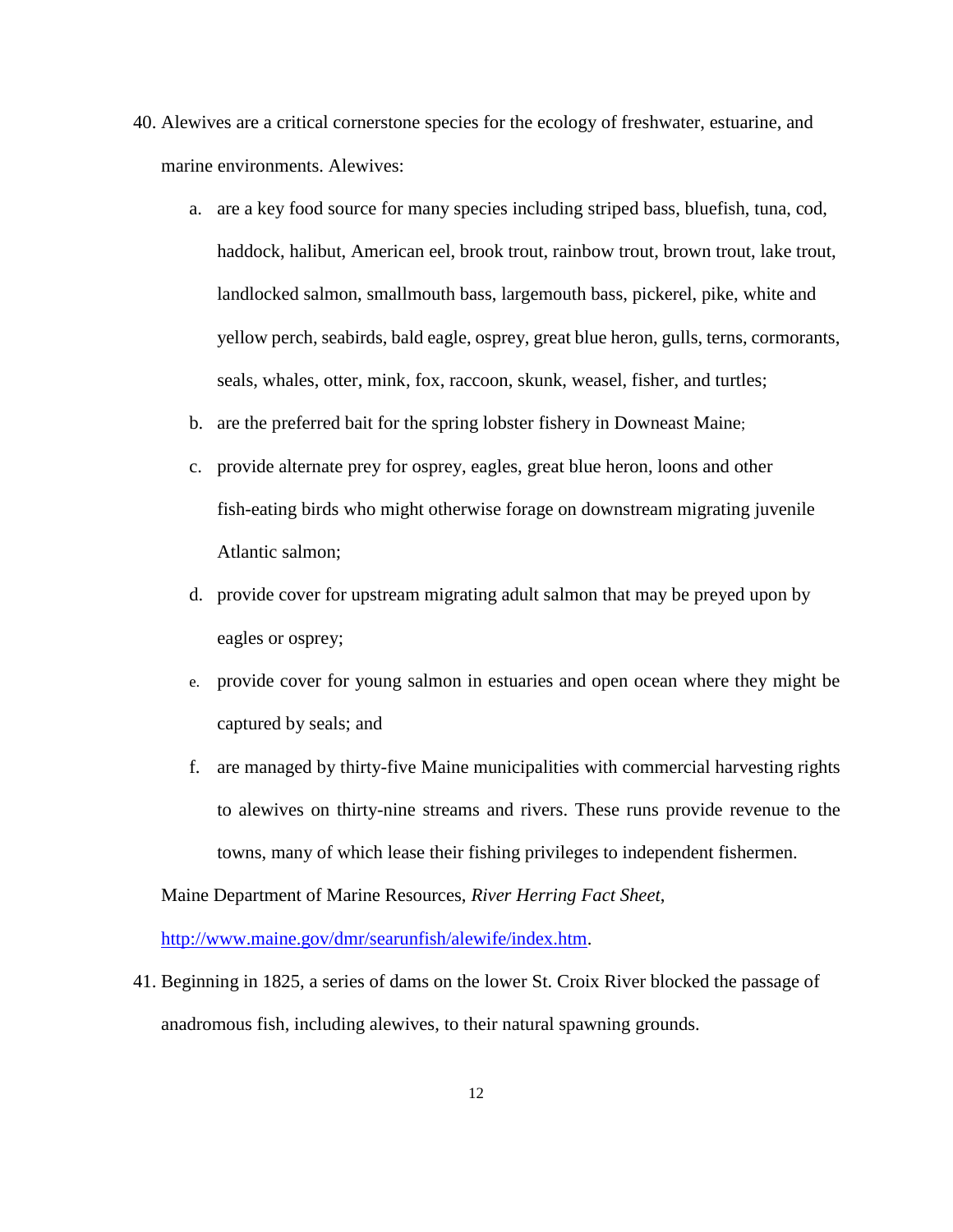- 42. By the late 1880s, with anadromous fish all but extirpated, other fish, particularly the non-native smallmouth bass, were introduced into the St. Croix River and its chain of lakes, creating a new and popular sport fishery.
- 43. At the beginning of the  $20<sup>th</sup>$  century, the United States and Canada entered into the 1909 Boundary Water Treaty. The treaty established the International Joint Commission ("IJC") to investigate, resolve and prevent boundary water disputes and issues between the countries, including the St. Croix River.
- 44. The IJC authorized construction of the Grand Falls Dam (circa 1915) on the St. Croix River in or around Kelleyland, Washington County, Maine. The dam created Grand Falls Flowage, a sprawling impoundment of water.
- 45. The IJC also authorized construction of the Woodland Dam (circa 1915) downriver of the Grand Falls Dam in or around Baileyville, Washington County, Maine. This dam created the Woodland Lake Impoundment.
- 46. The United States authorized the maintenance, use and operation of both dams in 1916. *An Act to Authorize the Maintenance and Operation of Dams Across the St. Croix River At Baileyville and Grand Falls, Maine*, ch. 407, 39 Stat. 534 (1916). In relevant part, that Act provided that the dams must comply with all United States laws currently in effect or subsequently enacted by Congress. *Id*.
- 47. At the time construction was authorized, both the Woodland Dam and the Grand Falls Dam were required to include fish passage for alewives and other anadromous fish.
- 48. Neither the Grand Falls Dam nor the Woodland Dam are subject to the jurisdiction of the Federal Energy Regulatory Commission (FERC) under section 23 (b) of the Federal Power Act because they were built prior to 1920. 16 U.S.C. § 816.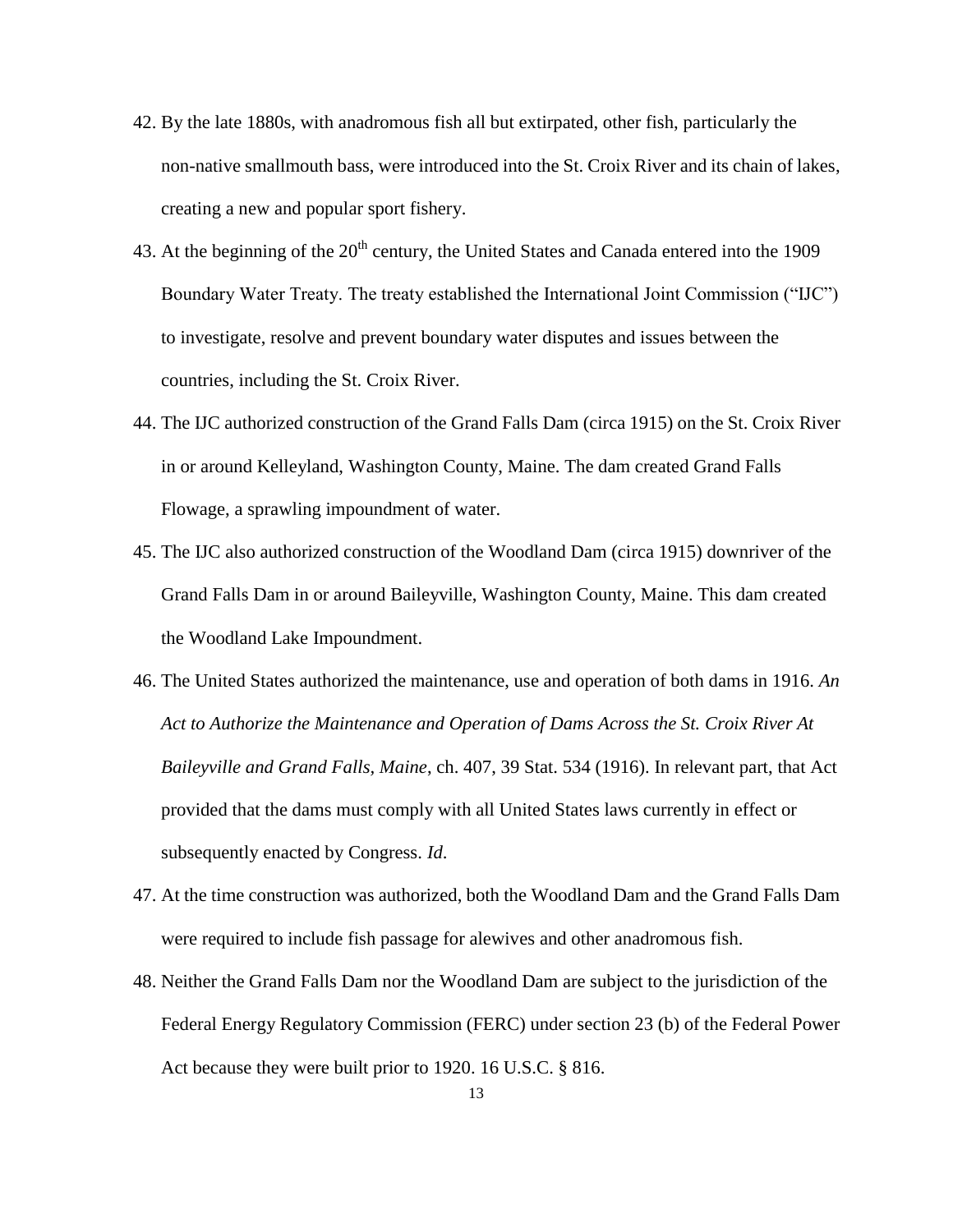- 49. Milltown Dam sits below the Woodland and Grand Falls Dams, and is the first dam on the St. Croix River. It is the oldest hydroelectric dam in Canada, and was constructed in the late 1880's with a fishway to allow passage of anadromous fish, including alewives.
- 50. In 1964, state-of-the-art fishways were reconstructed at the Woodland and Grand Falls Dams, for the purpose of passing alewives and other fish.
- 51. The fishway at Milltown Dam, however, allowed only limited passage until the early 1980's, when its fishway was modernized. In 1981, before the Milltown Dam's fishway was modernized, less than 200,000 alewives returned to the St. Croix. The combination of effective fish passage at the Milltown Dam, Woodland Dam and Grand Falls Dams led to a resurgence of alewives in the St. Croix River and its lakes and ponds so that by 1987, more than 2.6 million alewives returned. *See Exhibit D: Flagg Report at 6.*
- 52. In 1989 Maine upgraded the high quality waters of the St. Croix River and its tributaries from the outlet of Chiputneticook Lakes to its confluence with the Woodland Lake Impoundment from Class B to Class A waters. At the time, more than a million alewives returned annually to the St. Croix River to spawn. *Id*.
- 53. This upgrade to Class A required that the St. Croix River provide "natural" habitat, *i.e.,* habitat characterized as if in "a state of nature not measurably affected by human activity," for alewives and other anadromous fish. This use cannot be degraded without review or approval by EPA.
- 54. As required by the CWA, Maine submitted this change in the water quality standard for the St. Croix River, to the EPA, which reviewed and approved the Class A designation.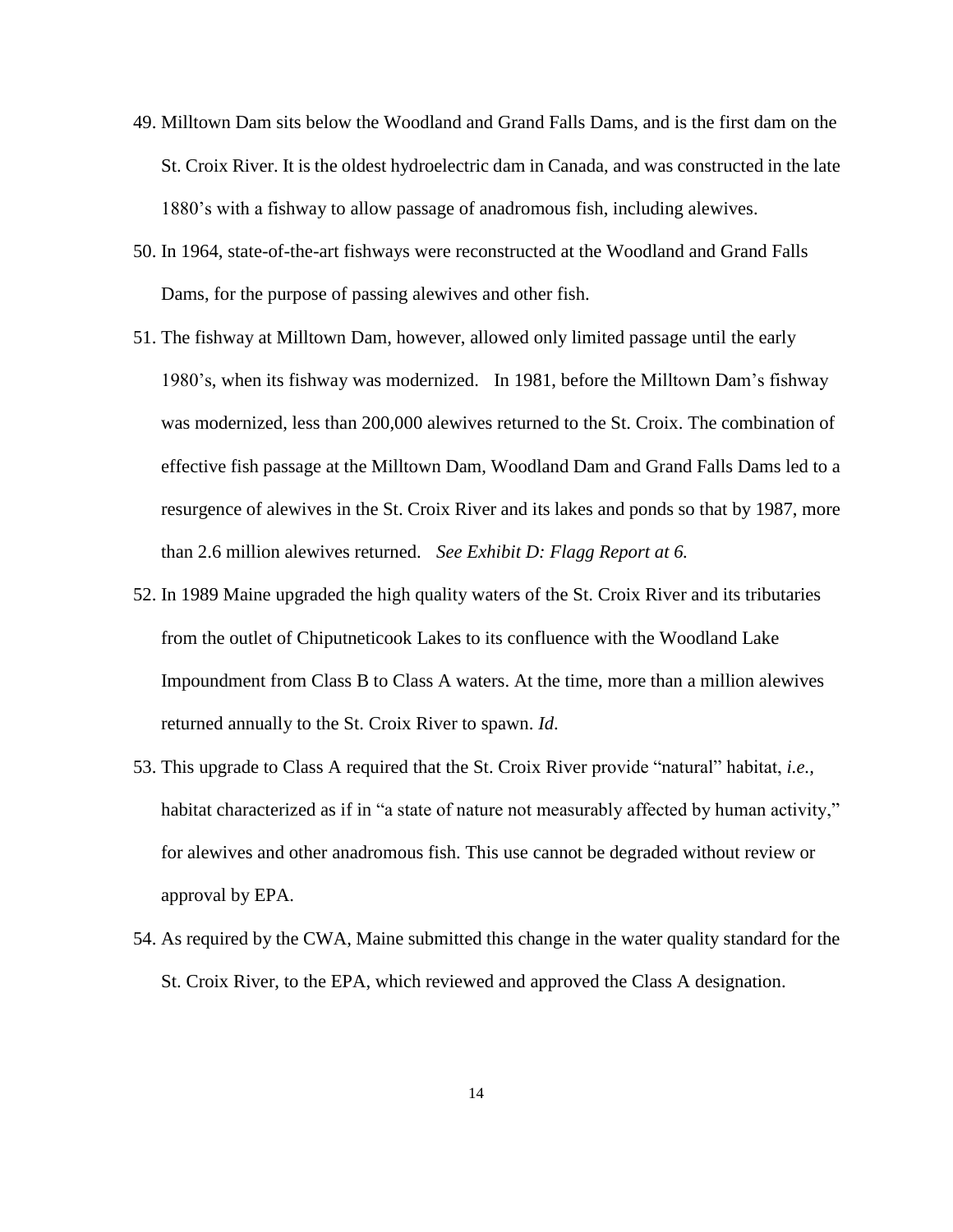- 55. At the same time that alewives were restored to the St. Croix River in the millions, the population of smallmouth bass in one of the lakes above the Grand Falls Dam, Spednic Lake, decreased significantly.
- 56. Local fishing guides and companies, with an economic interest in the smallmouth bass fishery, claimed that the decrease in smallmouth bass populations was somehow related to the restoration of the native alewife. In response to significant political pressure but in the absence of any scientific support, in 1995 the Maine Legislature passed "An Act to Stop the Alewives Restoration Program in the St. Croix River," as emergency legislation (the "1995 Alewife Law"). 40 L.D. 520, 117th Legis. (Me. 1995). In summary, the emergency preamble stated that alewives and smallmouth bass compete for the same food source, the competition could significantly affect the bass fishery, and therefore an emergency existed. *Id*. The law ordered the State to require the owners of the Woodland and Grand Falls dams to configure or operate the fishways on them in a manner that prevented the passage of alewives. *Id*.; 12 M.R.S.A. § 6134.
- 57. The 1995 Alewife Law prevented alewives from accessing 100% of their "natural habitat" above the Woodland and Grand Falls Dams. It caused the St. Croix River alewife population to plummet from millions of fish in 1995 to just 900 fish in 2002. *Exh. D: Flagg Report at 6-7.*
- 58. Contrary to the 1995 Alewife Law's preamble, several subsequent scientific, peer-reviewed studies concluded that alewives and smallmouth bass can and do in fact coexist without detriment to either species. *See e.g*., Kircheis, *et al*., *Analysis of Impacts Related to the Introduction of Anadromous Alewives Into a Small Freshwater Lake in Central Maine*, *USA* (2002, revised 2004), at http://www.maine.gov/dmr/searunfish/reports/lakegeorge04.pdf;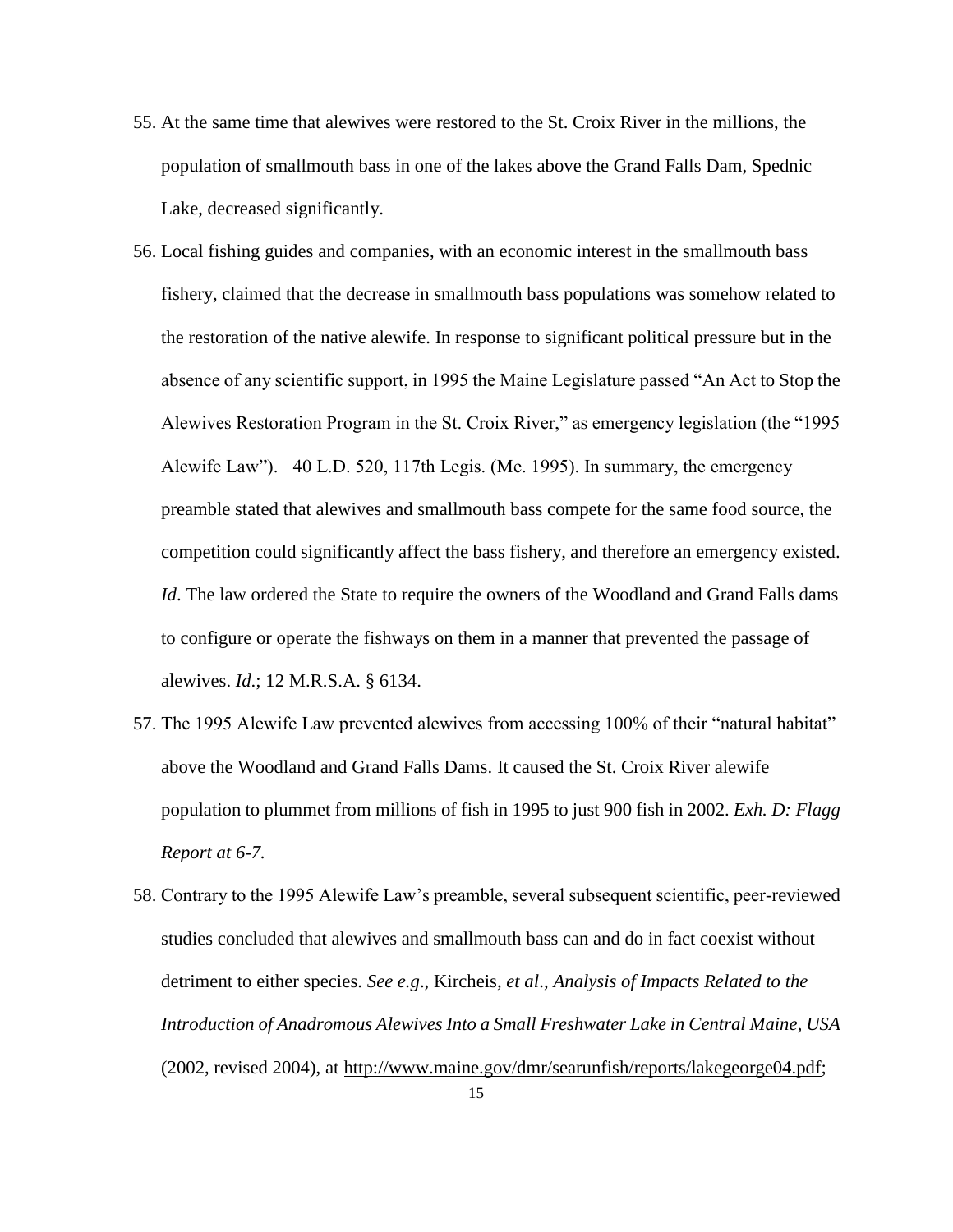*see also* Willis, *St. Croix River Alewife Smallmouth Bass Interaction* study (2006) at [http://www.maine.gov/dmr/searunfish/reports/stcroixalewifebass06.pdf.](http://www.maine.gov/dmr/searunfish/reports/stcroixalewifebass06.pdf)

- 59. In light of the scientific evidence, an effort to repeal the 1995 Alewife Law was mounted in 2008. That effort met with very limited success -- the Maine Legislature passed legislation that allowed fish passage at Woodland Dam but continued to prohibit fish passage at Grand Falls Dam. 12 M.R.S.A. § 6134 (as enacted by Public Law, Chapter 587, LD 1957) ("2008 Alewife Law").
- 60. Allowing operation of the fish passage facility at the Woodland Dam restored access to just two percent of the natural spawning habitat for alewives. Alewives continued to be blocked from 98 percent of their natural spawning habitat in the St. Croix River above the Grand Falls Dam.
- 61. The number of alewives to return to the river remains severely depleted in 2008, only 12,261 alewives returned to the St. Croix. In 2012, that number had increased to 36,000, still far below the numbers when alewives were able to use the fish passage facilities at the Grand Falls Dam to gain access to native spawning areas.
- 62. In 2009, Maine changed the water quality designation of a portion of the upper St. Croix and the impoundment behind the Grand Falls Dam. That section, the Grand Falls Impoundment between Black Cat Island and Route 1, had retained Class B status in 1989 because of a discharge. By 2009, the discharge was eliminated and the water was upgraded to Class GPA to recognize it functioned like a Class A pond rather than a Class B river system.
- 63. In May of 2012, CLF filed a complaint against EPA demanding that they perform their federally mandated duty to review the Alewife Law to determine if it effected a change in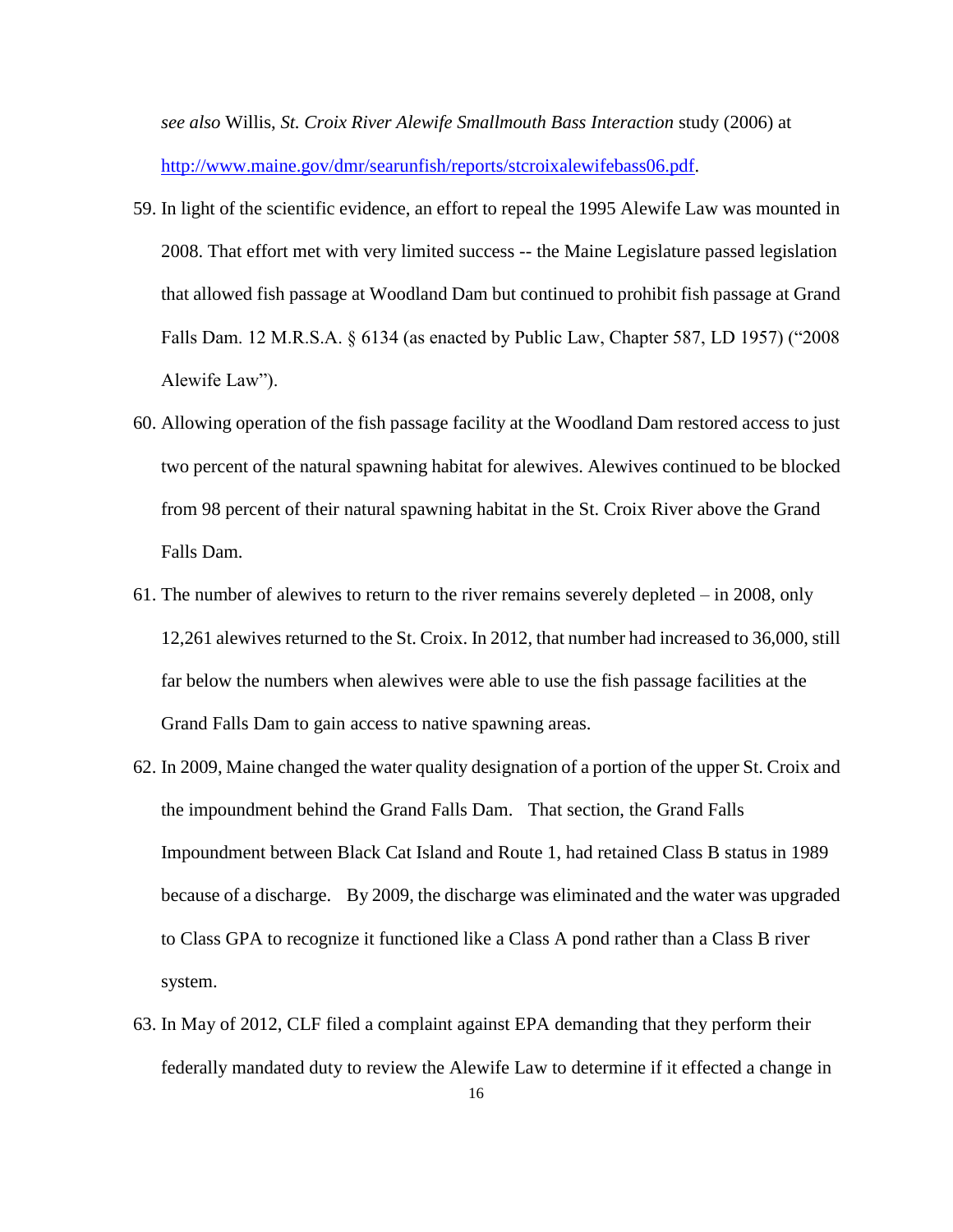the water quality of the St. Croix River. EPA responded to the EPA suit by conducting the necessary review and determining that the Alewife Law did in fact effect an impermissible change in the Class A and AA water quality of the St. Croix River above Grand Falls Dam. EPA disapproved the Alewife Law and found it "[wa]s not effective for Clean Water Act purposes, as provided by 40 C.F.R. § 131.21(e). *See Exh. A, EPA Letter.*

- 64. EPA concluded that, "[t]o address EPA's disapproval and protect designated and existing uses, Maine should take appropriate action to authorize passage of river herring to the portions of the St. Croix River above the Grand Falls Dam." *Id*.
- 65. In response to this letter, the Attorney General for the State of Maine issued a letter dated August 8, 2012 indicating that Maine applied the Alewife Law as a matter of state fisheries management law and not within the context of the Clean Water Act, s*ee Exh B*, and that Maine did not intend to act in compliance with EPA's finding that Maine should, without restriction, allow passage of river herring at the Grand Falls Dam in order to gain access to the remaining 98% of its native habitat.

## **COUNT I: CONFLICT PREEMPTION**

- 66. Plaintiff repeats and re-alleges the allegations in the foregoing paragraphs as if fully set forth herein.
- 67. As EPA determined, the Alewife Law, 12 M.R.S.A. § 6134(2)(2008) constituted a new or revised water quality standard that, under federal law, had to be reviewed and approved or disapproved by the EPA.
- 68. The Alewife Law was not approved by the EPA under the CWA and EPA regulations because the revision of the narrative criterion at 38 M.R.S. § 465(2)(B) was not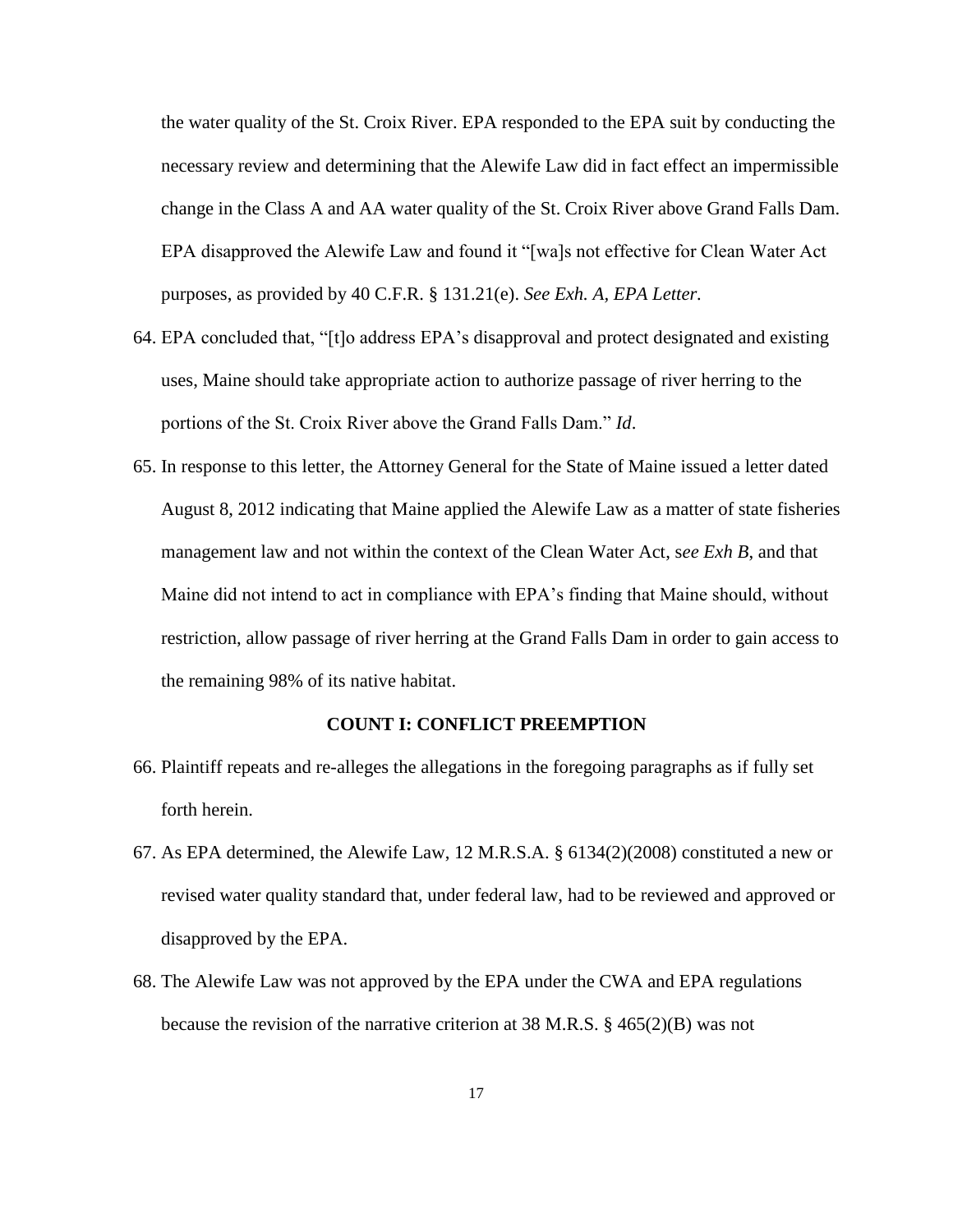accompanied by sound scientific rationale and the revised criteria no longer support designated uses.

- 69. The State of Maine does not deny this fact in its August 8, 2012 reply letter. *See Exh B.* Instead the State takes the position that it is applying the Alewife Law for fishery management purposes.
- 70. It is not possible for the State of Maine to apply the Alewife Law for fishery management purposes without violating the water quality standards and criteria mandated by the CWA because the Alewife Law impermissibly eliminates the natural habitat for native alewives which existed at the time the upper St. Croix was designated Class AA and A waters. Eliminating access to natural habitat for native fish is in direct conflict with the CWA.
- 71. In the alternative, enforcing the Alewife Law stands as an obstacle to the accomplishment and execution of the full purposes and objectives of Congress as set forth in the CWA and its implementing regulations because the Alewife Law impermissibly eliminates access to the natural habitat for native alewives which existed at the time the upper St. Croix was designated Class AA and A waters in violation of federal law.
- 72. For these reasons, enactment of the Alewife Law must be enjoined as it conflicts with federal law and is preempted under the Supremacy Clause.

## **COUNT II: DORMANT COMMERCE CLAUSE**

- 73. Plaintiff repeats and re-alleges the allegations in the foregoing paragraphs as if fully set forth herein.
- 74. Despite the considerable scientific evidence that alewives do not compete with smallmouth bass for food or habitat and are vital to the St. Croix ecosystem, in 2008 the Legislature only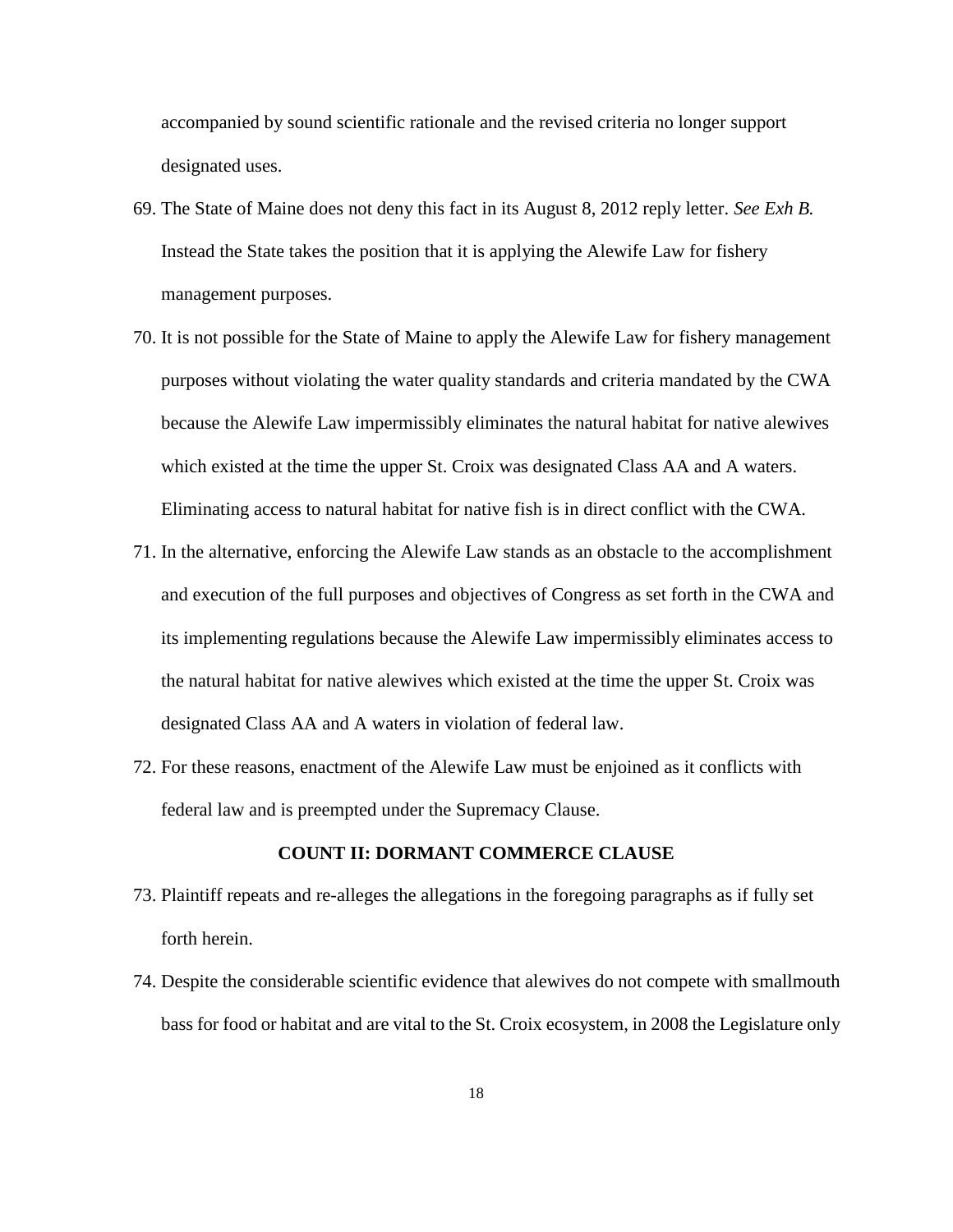amended the Alewife Law to allow alewives to pass through the Woodland Dam but not the Grand Falls Dam, reopening only 2% of the natural spawning habitat for alewives.

- 75. The continued ban on alewives above the Grand Falls Dam resulted from a desire to favor the interests of in-state fishing guides and companies and not from any sound science that required a ban on alewives to protect the small mouth bass population.
- 76. The dormant commerce clause limits a State's authority to impose regulations that impinge on interstate commerce.
- 77. The Alewife Law impermissibly impinges on interstate commerce because, among other impacts, it has severely depleted an important bait fish that supports an interstate fish and lobster trade.
- 78. Moreover the burden placed on interstate commercial fishermen and lobstermen is clearly excessive in relation to the putative local benefits of the Alewife Law, since there is no science supporting the need to ban alewives from the upper St. Croix in order to protect populations of small mouth bass in several lakes within the St. Croix watershed.
- 79. For these reasons, the Alewife Law violates the dormant commerce clause derived from the United States Constitution, Article 1.

## **COUNT III: IMPROPER EXERCISE OF POLICE POWER**

- 80. Plaintiff repeats and re-alleges the allegations in the foregoing paragraphs as if fully set forth herein.
- 81. Pursuant to the Tenth Amendment and in the absence of conflicting federal regulation, Maine may regulate fish and wildlife to conserve species.
- 82. The Alewife Law must be enjoined as invalid because it is an impermissible exercise of police power and serves no legitimate purpose to conserve fish stock. In fact it does the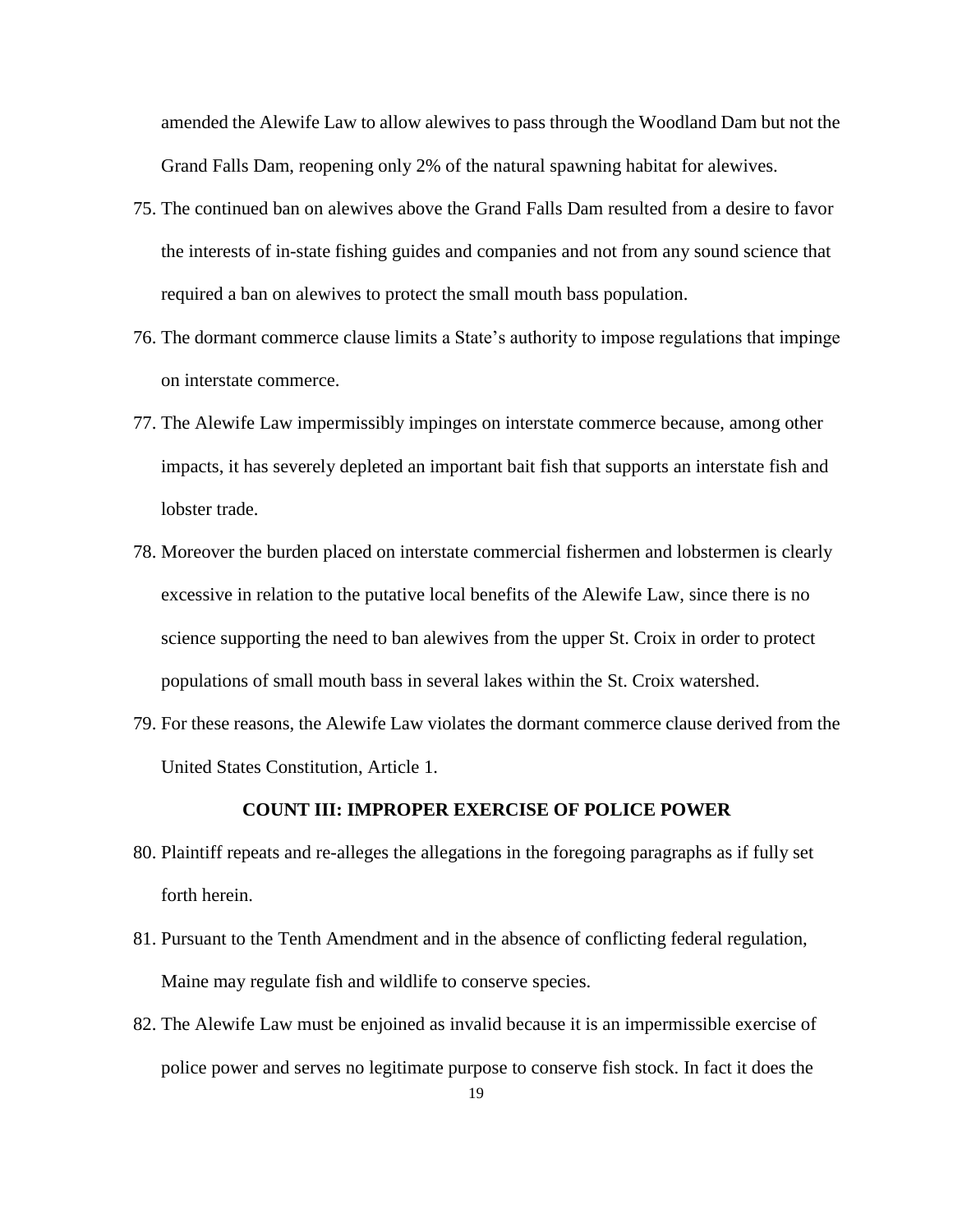opposite because science shows that small mouth bass can not only co-exist with alewives, but thrive because alewives, a filter fish, serve to improve water quality in the lakes where small mouth bass have been introduced. In addition, the law, rather than conserving stocks of alewives, has caused a severe depletion in the species.

- 83. The Alewife Law is an impermissible exercise of police power because it conflicts with the CWA, and nothing in the CWA reserves a state's ability to regulate fish within the sphere of the CWA's mandate that waters provide natural habitat. If Congress had intended for States to retain primary jurisdiction over natural habitat and fishery, it could have included such language in the CWA. *See e.g.* the National Invasive Species Act, 16 U.S.C. § 4725 (contains a savings clause preserving a State's jurisdiction over non-invasive fish species).
- 84. For these reasons, the Alewife Law must be declared invalid and the State enjoined from enforcing 12 M.R.S.A. § 6134(2)(2008).

## **PRAYER FOR RELIEF**

WHEREFORE, Plaintiff respectfully requests that this Court:

- 85. Declare that 12 M.R.S.A. § 6134(2)(2008) is an invalid law on the grounds that it: conflicts with and is preempted by the CWA; violates the dormant commerce clause; and constitutes an impermissible exercise of police power;
- 86. Issue an injunction requiring the Defendants to disregard 12 M.R.S.A. § 6134(2)(2008) and open passage of the Grand Falls Dam to alewives and other anadromous fish species;
- 87. Award Plaintiff its reasonable fees, costs, expenses, and disbursements, including attorneys' fees, associated with this litigation; and, grant such other and further relief as the Court may deem just and proper.